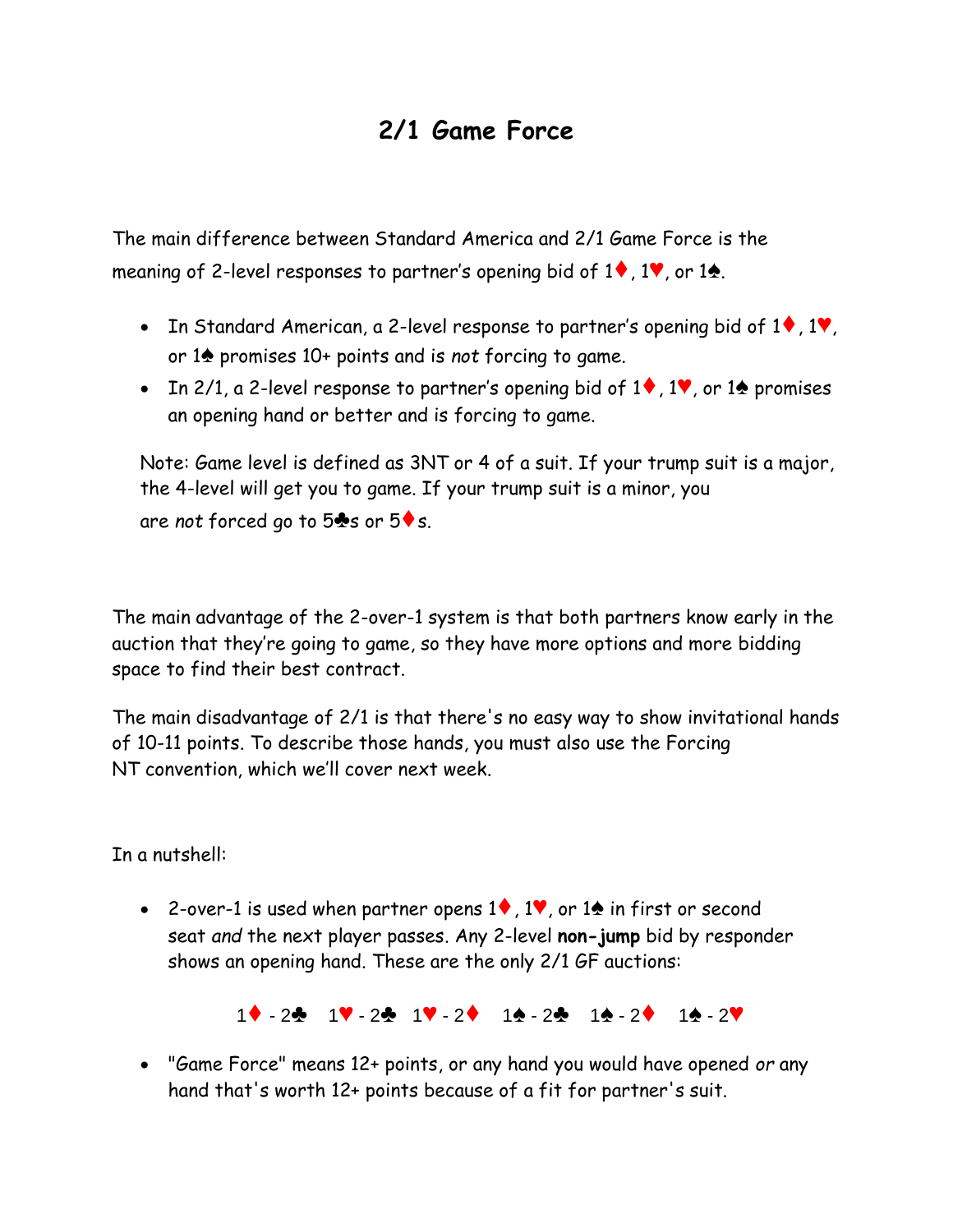- Responder must have at least a 4-card suit to bid a minor at the 2 level. Responder must have 5 hearts to bid hearts at the 2 level.
- The 2-over-1 system doesn't affect the meanings of most other bids. Onelevel responses (1♥-1♠) and raises of partner's suit have the same meaning as in standard bidding.
- **Do not** bypass a 4-card major to bid a 4-card minor at the 2 level just to show your partner you have an opening hand. You can show partner your strength in future bids.
- **Do** bypass a 4-card major to bid a 5-card (or longer) minor at the 2 level if you have an opening hand. Show the major at your next turn to bid.
- 2-over-1 is **off** when opener is in 3rd or 4th seat. A responder who's a passed hand can't force to game.
- 2-over-1 is **off** when responder's RHO makes an overcall. After an intervening overcall, responder's new-suit bid shows a long suit and decent values, but it isn't forcing to game.
- 2-over-1 is **off** when responder's RHO doubles. The only strong bid over an opponent's double is redouble, showing 10+HCPs.

Using 2/1, your priorities as responder when holding a 12+-point hand are:

- 1. If partner opens a major, make the appropriate raise if you can.
- 2. If you can't raise partner's 1♥ bid, bid 1♠ with a 4-card spade suit and no 5 card minor.
- 3. If you can't raise partner's 1♥ bid, or bid 1♠, bid a 4-card or longer minor.
- 4. If partner opens 1♠, bid 2♥s with a 5-card or longer heart suit.
- 5. If you can't raise partner's 1♠ bid, and you don't have a 5+-card heart suit, bid a 4-card or longer minor.
- 6. If partner opens 1♦, and you don't have a 5-card major, bid a 5-card or longer club suit.
- 7. If partner opens 1♦, and you don't have a 5-card or longer club suit, bid a 4 card major suit if you have one.

With all other hands -- 6-11 points without support for opener's major suit *OR* 10- 11 points with 3-card support for opener's major suit -- respond with a [Forcing NT.](http://www.kwbridge.com/1ntforce.htm)